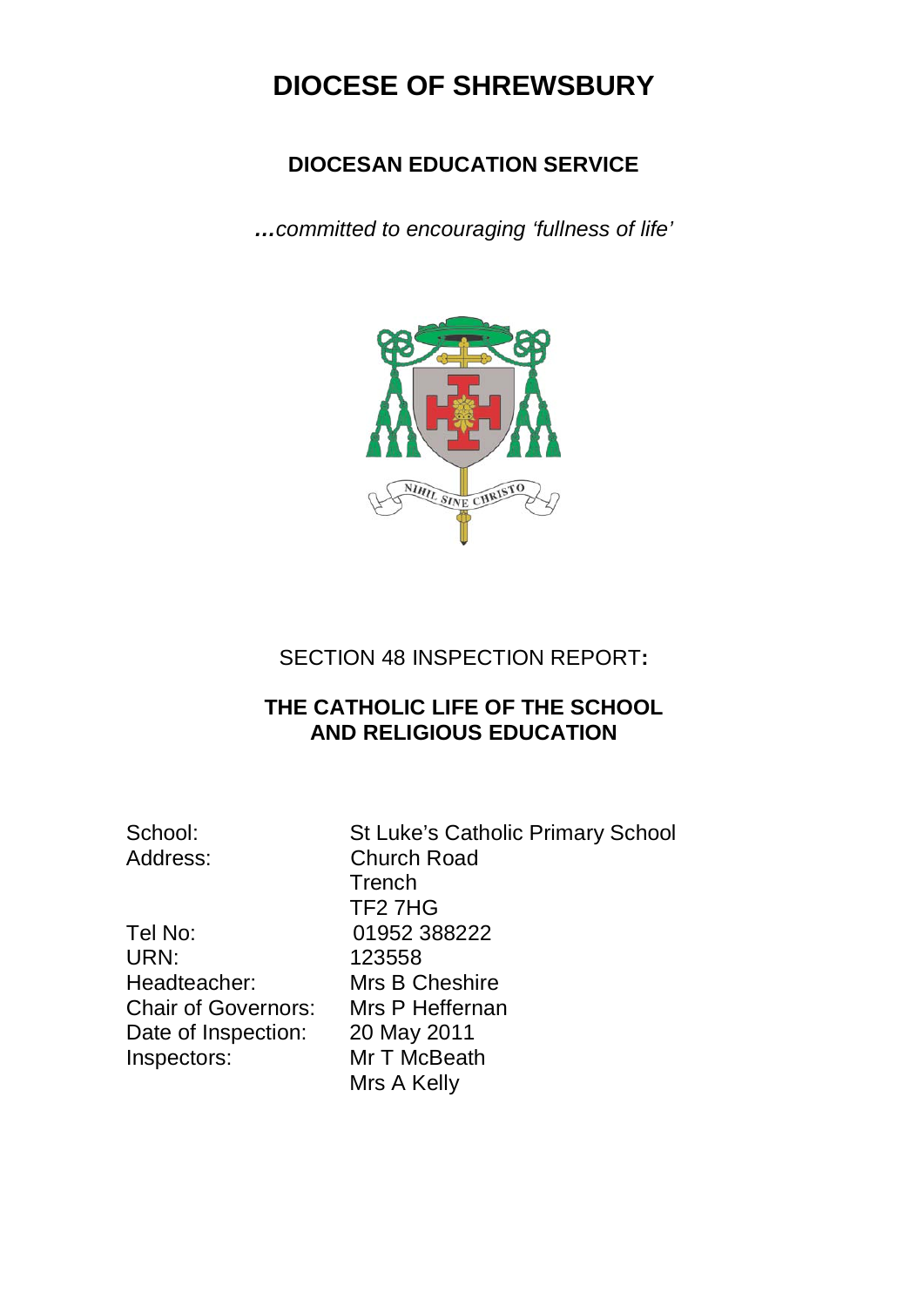# **St. Luke's Catholic Primary School**

## MISSION STATEMENT

*'Caring, sharing and learning together'*

We will promote:

- The establishment of a community where **every** individual Is seen as made in God's image and loved by him; is valued and respected; is listened to and loved; is proud to belong; shows care, consideration and acceptance of others; feels happy and secure;
- The development of talent to ensure that **every** child is given the opportunity to develop their individual talents and potential to the full in a Christ Centred Community both during the school day and in participation of the Out of School Club.
- Jesus' love So that caring, sharing and learning toget of everyday life in school; by being accepting and forgiving of each other; through life experiences founded on Gospel values. *Review and amended September 2010*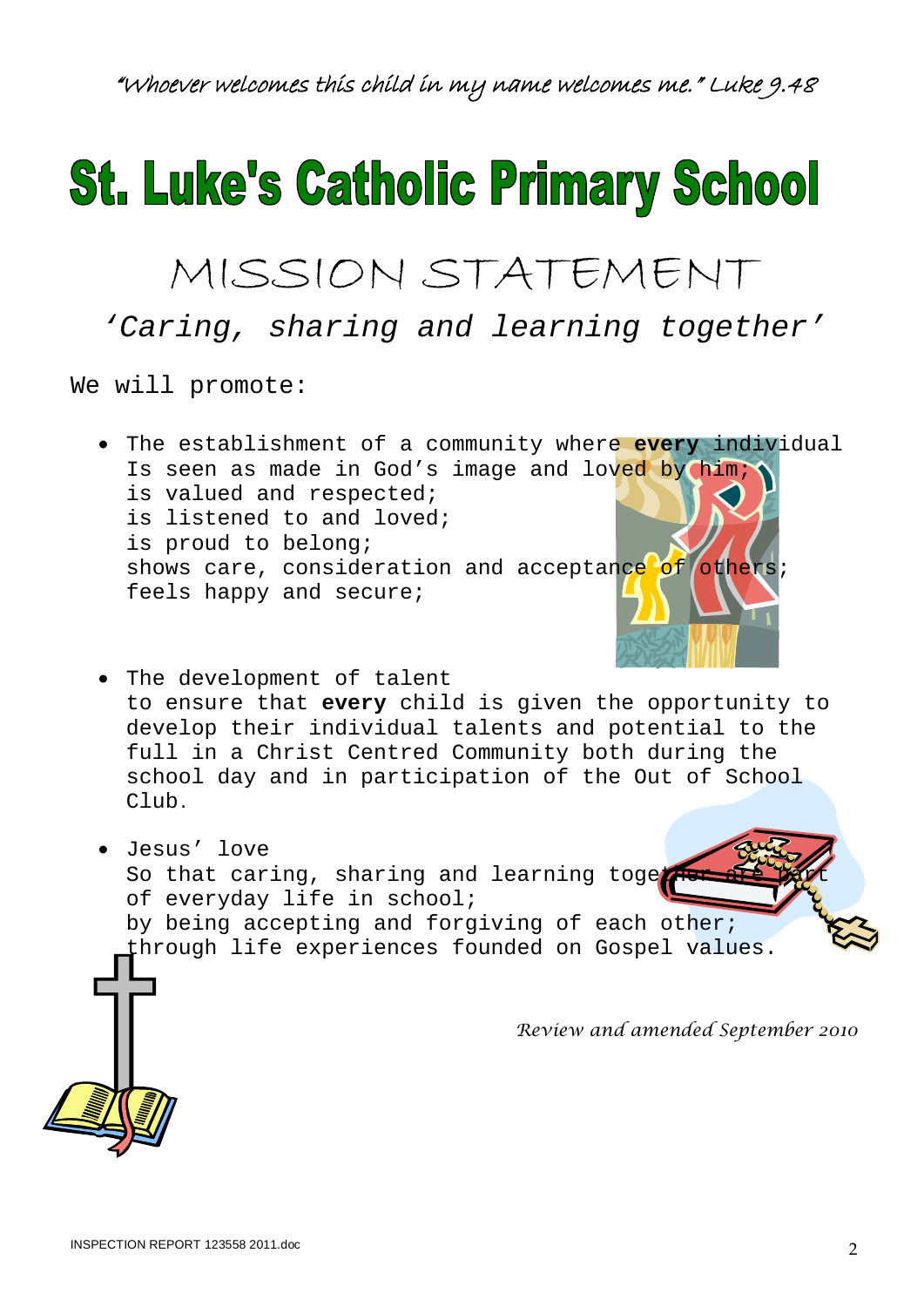## **FACTUAL INFORMATION ABOUT THE SCHOOL**

| Pupils                                |    | FS        | Υ1 | Υ2 | Y3 | Y4 | Y5 | Υ6 | Total |
|---------------------------------------|----|-----------|----|----|----|----|----|----|-------|
|                                       | PT | <b>FT</b> |    |    |    |    |    |    |       |
| Number on roll                        |    | 13        | 22 |    | 18 | 17 | 24 | 27 | 132   |
| Catholics on roll                     |    | 6         | 8  |    | 8  | 6  | 11 | 14 | 60    |
| Other Christian denomination          |    | 4         |    | 3  |    | 9  | 9  | 9  | 48    |
| Other faith background                |    | 3         | ٠  |    |    |    |    |    | 6     |
| No stated religious affiliation       |    |           | 6  |    | 3  | っ  | 3  | 3  | 18    |
| Number of learners from ethnic groups |    | 3         | 5  | ⌒  | っ  | 3  | 4  | 4  | 23    |
|                                       |    |           |    |    |    |    |    |    |       |
| <b>Total on SEN Register</b>          |    |           |    |    | 3  | 5  | 6  | 8  | 22    |
| Total with Statements of SEN          |    |           |    |    |    |    |    | 2  |       |
| <b>FSM</b>                            |    |           |    | ⌒  | 3  |    | 4  | 4  | 16    |

| Exclusions in last academic year | Permanent         | Fixed term |  |
|----------------------------------|-------------------|------------|--|
| Index of multiple deprivation    | Donnington 10-20% |            |  |

| PARISHES SERVED BY THE SCHOOL            |        | <b>PUPILS TRANSFER</b>                            |
|------------------------------------------|--------|---------------------------------------------------|
| Name of Parish                           | No of  | Name of School                                    |
|                                          | Pupils |                                                   |
| Our Lady of the Rosary Donnington/Trench | 123    | <b>Blessed Robert Johnson Catholic</b><br>College |
| St Patrick's Wellington                  | 6      |                                                   |
| St Mary's Madeley                        |        |                                                   |
|                                          |        |                                                   |

| With reference to Year 6 – the Catholic<br>schools to which your pupils transferred |                 |  |  |  |
|-------------------------------------------------------------------------------------|-----------------|--|--|--|
| <b>PUPILS TRANSFER</b>                                                              |                 |  |  |  |
| Name of School                                                                      | No of<br>Pupils |  |  |  |
| <b>Blessed Robert Johnson Catholic</b><br>College                                   | 12 of 27        |  |  |  |
|                                                                                     |                 |  |  |  |
|                                                                                     |                 |  |  |  |

| <b>TIME</b><br><b>EACHING</b> |            | ro. | $\sqrt{2}$ | $\sqrt{2}$<br>- | $\sqrt{2}$<br>ن َ | Y4 | VĘ<br>ັ | Y6 | Total |
|-------------------------------|------------|-----|------------|-----------------|-------------------|----|---------|----|-------|
|                               | DT.<br>. . | --  |            |                 |                   |    |         |    |       |
| Total teaching time (Hours)   |            |     |            |                 |                   |    |         |    |       |

| <b>STAFFING</b>                            | <b>NAME OF SCHOOL</b> |                            |     |
|--------------------------------------------|-----------------------|----------------------------|-----|
| Full-time teachers                         | 6                     | Published admission number | 160 |
| Part-time teachers                         |                       | Number of classes          | 5   |
| Total full-time equivalent                 | 6                     | Average class size KS1     | 23  |
| Teaching assistants                        | 6                     | Average class size KS2     | 27  |
| Percentage of Catholic teachers f.t.e.     | ⌒                     |                            |     |
| How many teachers teach RE (P) f.t.e.      | 6                     |                            |     |
| Number of teachers with CCRS or equivalent |                       |                            |     |
| Number of teachers currently undertaking   | 0                     |                            |     |
| <b>CCRS</b>                                |                       |                            |     |

| <b>NAME OF SCHOOL</b>      |     |
|----------------------------|-----|
| Published admission number | 160 |
| Number of classes          | :   |
| Average class size KS1     | 23  |
| Average class size KS2     | ツフ  |

## FINANCIAL DATA

| <b>EXPENDITURE (£)</b>                                | Last financial year<br>2008/09                                                                            | <b>Current</b><br>financial year<br>2009/10 | <b>Next financial year</b><br>2010/11 |  |  |  |  |
|-------------------------------------------------------|-----------------------------------------------------------------------------------------------------------|---------------------------------------------|---------------------------------------|--|--|--|--|
|                                                       | All monies have been spent on a needs basis for all areas of the<br>curriculum through the same cost code |                                             |                                       |  |  |  |  |
| <b>RE</b><br>English<br><b>Mathematics</b><br>Science | Total spend<br>£ 5,411                                                                                    | Total spend<br>£3,752                       | Total spend<br>£5,904                 |  |  |  |  |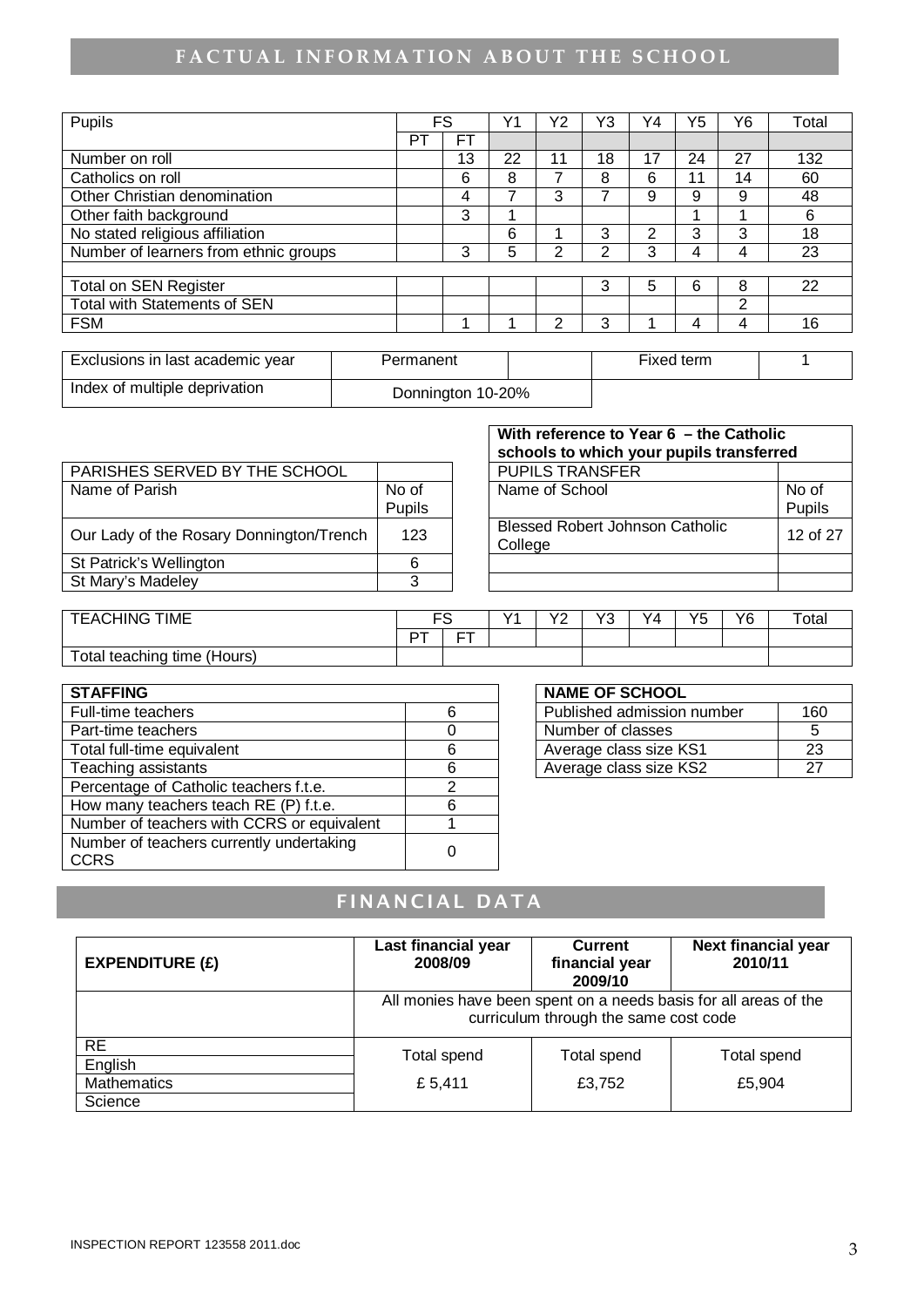| Key to judgements: Grade 1 is outstanding, grade 2 good, grade 3 | Judgement |
|------------------------------------------------------------------|-----------|
| satisfactory and grade 4 inadequate                              |           |

## **OVERALL EFFECTIVENESS OF THE SCHOOL** 2

**How effective the school is in providing Catholic Education**

The school is very effective in providing a community environment that fully demonstrates in their daily life the Gospel values of love and care for each other. The school ensures that the whole community works in a secure and safe environment in which all are valued and welcome. The staff is enthusiastic and knowledgeable and provides the pupils with an interesting and broad Catholic education. The leadership is committed and has a very good understanding of the strengths and areas of development. The Governors, also, display and good understanding of all facets of school life and are passionate about the Catholic ethos that is provided. The pupils are respectful and articulate and are supportive not only of those in their own school who are in need, but also those in the wider community; as one pupil put it, we support those who are 'less privileged' than us.

The school's capacity for sustained improvement is good.

#### **In order to improve further, the school should:**

- Continue to develop the schools' assessment procedures and its analysis of pupils' performance data.
- Develop robust procedures for monitoring the teaching and learning of Religious Education.

Both of these issues have been identified as priorities for the school and are in the school development plan**.**

| <b>PUPILS</b>                                                                            |  |
|------------------------------------------------------------------------------------------|--|
| How good outcomes are for pupils, taking account of variations between different groups. |  |

The quality of work is good and the pupils take a great pride in the presentation of their work. This work displays an understanding of the teachings of the Catholic Church and developing knowledge of Scripture. The pupils also demonstrate a respect for the faith and beliefs of others, through their study of 'Other Faiths' and the example of the staff.

Pupils with particular learning needs are well supported by a very committed team of Teaching Assistants as well as some very impressive peer group support. Work is differentiated, usually by outcome, and teaching strategies are varied to ensure that differing abilities and learning styles are catered for.

Standards of attainment are judged to be satisfactory. Although progress made throughout the year was good, the school's data analysis has not yet been sufficiently developed to provide information on attainment over a number of years for each of the year groups. A tracking system is in place, but the information gained needs to be further collated in order that the data provided can be analysed more robustly.

The pupils clearly understand the nature and mission of their school, which is reviewed and modified, if necessary, on an annual basis. They are comfortable talking about their faith and beliefs and how these underpin the school life and the way they treat each other. In class, pupils are attentive and are very conscientious in their class work.

The pupils displayed a great respect for each other and all the adults of the school and this, they felt, was due to the respect they received form all Teachers, Teaching Assistants and Ancillary staff, which is firmly founded on the teachings of Jesus.

The pupils have developed very impressive awareness of the issues of the world around them and are involved in projects and charity work in connection with these issues.

In prayer and worship the pupils were fully engaged and were encouraged to participate. They were respectful and reflective during their collective worship.

#### **PROVISION 2**

**How effective the provision is for Catholic Education** 

The provision for Catholic Education is good.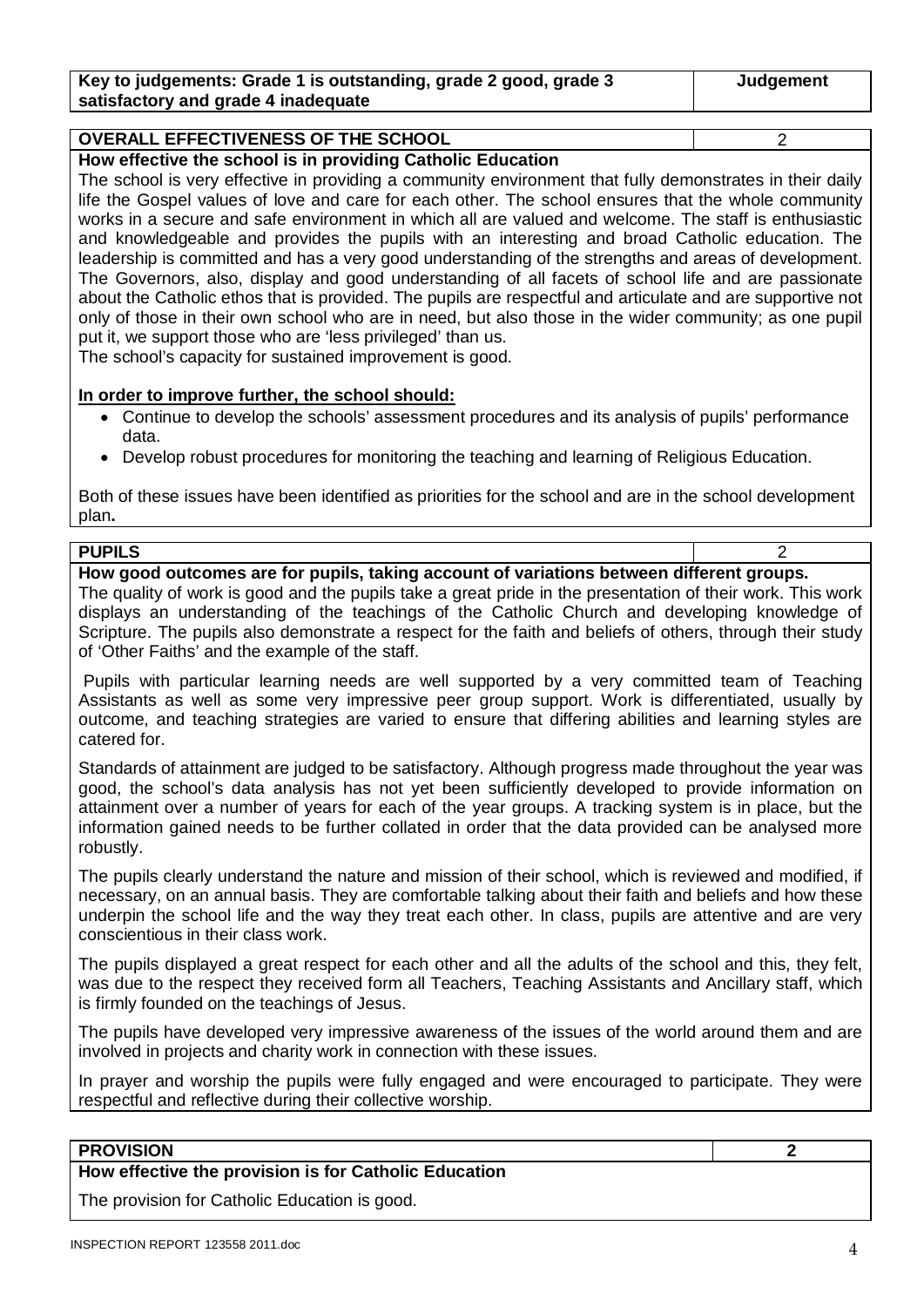The teachers demonstrate good subject knowledge and are creative and imaginative in presenting topics in an interesting and lively way. The teachers also make excellent use of technology, some of which had only recently been installed. Work is well planned and balanced; it is linked, whenever, possible, to other areas of the curriculum areas and school life. Thought is also given to the abilities and learning styles of pupils. This places their Religious Education as an integral part of school life and not a discreet subject.

Teachers and Teaching Assistants work very well as a team to provide opportunities for all pupils to fully explore their potential. The Diocesan guidelines were used to assess progress and to track pupils and the marking was positive and supportive. There is a need to collate the data they have gathered and to analyze it more fully in order to help develop whole school polices.

Religious Education underpins the very ethos of the school. Topics are studied in a very calm and reflective way and the various needs and backgrounds of the pupils are fully appreciated and valued. The school has a very 'open' inclusive policy which ensures that all pupils are welcomed and valued for what each individual can and does contribute.

The quality of Collective Worship is good. The pupils are given many opportunities to attend and participate in many different forms of liturgy. Parents and parishioners are made welcome at these prayerful times. At present, Mass is held in the school on a Saturday evening, but the provision of a new chapel in the school grounds, the building of which is due to start very shortly, will greatly enhance the opportunities and frequency of parish/school prayer and worship.

#### **LEADERS AND MANAGERS 2**

**How effective leaders and managers are in developing the Catholic Life of the school**

The leadership team has developed a good awareness of the strengths and areas for development of the school. A broad vision for the future has been produced, giving areas for development over a specific number of years and this is now being developed into shorter-term targets. The management structure, created by the governing body, allows for greater flexibility and delegation, so that areas of responsibility are now shared more equally between members of staff, allowing a more focused approached to the development of Religious Education. Assessment procedures have been developed and are used to monitor progress and inform planning. The data from these assessments now need to be collated, so as to inform leadership and governors of the progress being made on a whole school basis, thus aiding future development plans.

The governors have seen significant changes in their membership. They display a great passion for the school and its Catholic ethos as well as a good understanding of its future development needs. They are currently attending the relevant training and are providing the support and challenge necessary for the future development of the school. They receive information from the school and its Religious Education curriculum, from both headteacher and their own appointed Religious Education governor.

The school encourages close liaison with both parents and parish. Parents are informed of the religious topics by means of a termly information sheet. The parish are informed of the activities of the school through the parish newsletter. All are invited to participate in school activities and acts of worship. The school is welcoming to all visitors, has close working relationships with other local schools and organisations, and is an active participant in local activities. The school works closely with the parish, particularly with the catechists, in preparing the pupils for the reception of the sacraments of Reconciliation and Eucharist. The parish priest is a frequent visitor to the school and he acknowledges the importance of the school in the Church's mission of evangelisation. He is very instrumental in maintaining and developing close links with the community through the work of the school.

Within the community the schools links and participation are outstanding. The school is not only inclusive of all within their community in need of support, but also recognises the needs locally, nationally and internationally. The school participates in many local events, from singing to senior citizens at Christmas and joining with other schools in events like the 'Big Sing'. They support many charities and the pupils display a very good understanding of what work is being done by these charities and where these charities are operating around the world

A wide range of activities, for the pupils, is available. The after-school activities are appreciated and valued by the pupils, who spoke with enthusiasm about different groups they had participated in. The school works closely with a breakfast club, which also provides some limited childcare facilities during the holidays and half term breaks.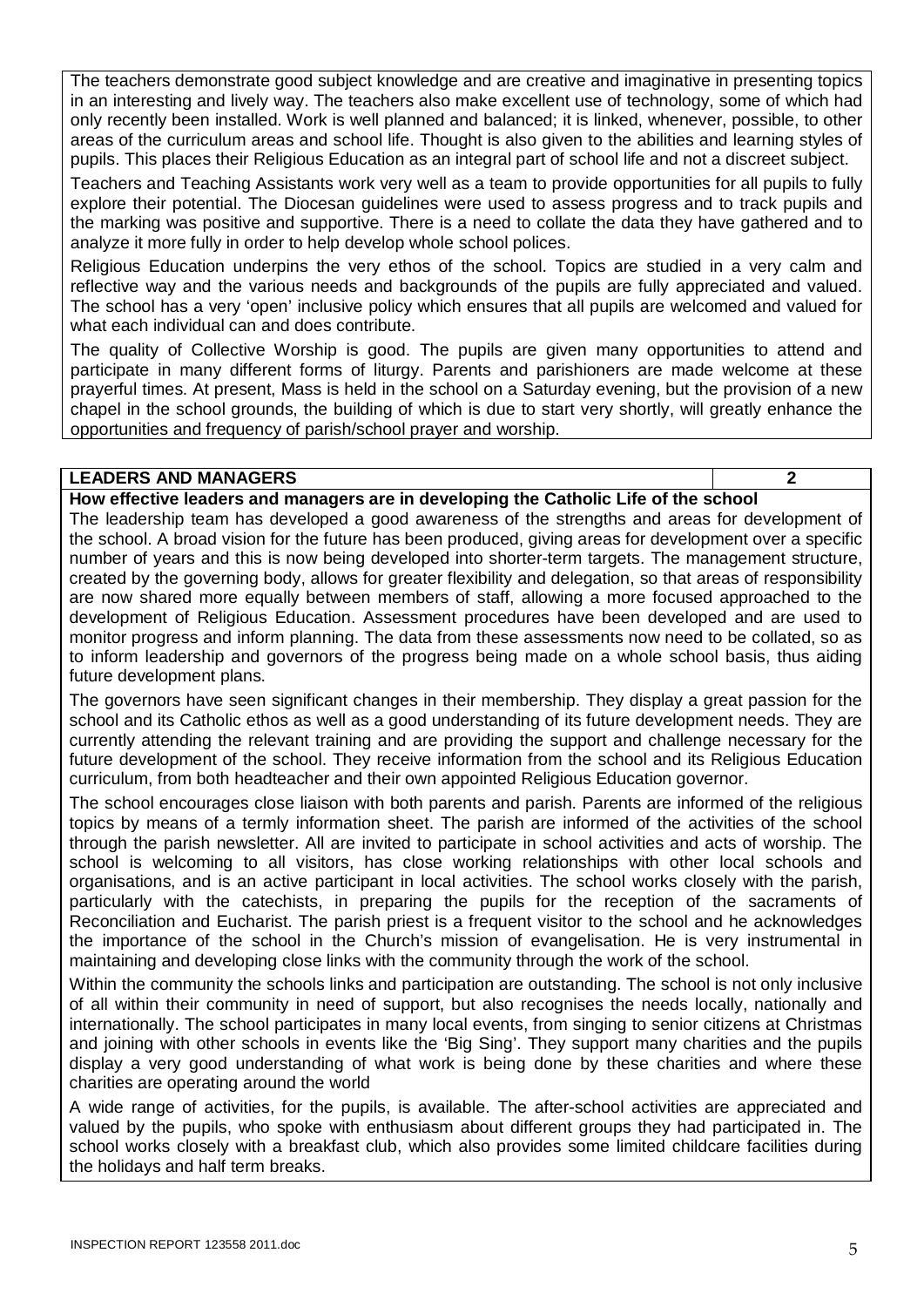#### **PARENTS' QUESTIONNAIRE**

Number of questionnaires distributed: 98

Number of questionnaires returned: 47

|   |                                                                                                     | Strongly<br>Agree | Agree | Disagree | Strongly<br>Disagree | Don't Know |
|---|-----------------------------------------------------------------------------------------------------|-------------------|-------|----------|----------------------|------------|
|   | My child enjoys school                                                                              | 27                | 20    |          |                      |            |
| 2 | am happy with the values and attitudes that the school<br>teaches□                                  | 34                | 13    |          |                      |            |
| З | am made to feel welcome in school                                                                   | 36                | 11    |          |                      |            |
| 4 | The school seeks the views of parents/carers and takes<br>account of their suggestions and concerns | 21                | 23    |          |                      |            |
| 5 | The school gives me a clear understanding of what is taught in<br><b>Religious Education</b>        | 17                | 21    |          |                      | 8          |
| 6 | The school enables my child/ren to achieve a good standard of<br>work in Religious Education        | 23                | 22    |          |                      |            |
| 7 | The school keeps me well informed about my child(ren)'s<br>progress in Religious Education          | 14                | 23    |          |                      |            |

#### **PUPILS' QUESTIONNAIRE (Y6)**

|                |                                                             | Yes. | Mostly | Sometimes | No. |
|----------------|-------------------------------------------------------------|------|--------|-----------|-----|
|                | Do you like being at this school?                           | 13   |        | 3         |     |
| $\overline{2}$ | Do you find out new things in Religious Education lessons?  | 22   |        |           |     |
|                | 3 Are your Religious Education lessons interesting and fun? | 20   |        |           |     |
|                |                                                             |      |        | 3         |     |
| 4              | Do you get help when you are stuck?                         | 21   |        |           |     |
|                | 5 Do you have to work hard?                                 | 20   |        | 2         |     |
| 6              | Do teachers show you how to make your work better?          | 22   |        |           |     |
|                | Do other children behave well?                              |      | 17     | 5         |     |
| 8              | Are teachers fair to you?                                   | 22   |        |           |     |
| 9              | Do teachers listen to your ideas?                           | 22   |        |           |     |
|                | 10 Are you trusted to do things on your own?                | 24   |        |           |     |
|                | 11 Do you enjoy your times of prayer together?              | 19   | 5      |           |     |

#### **PUPILS' QUESTIONNAIRE (Y2)**

|                | Dear Children,                                                         | yes | sometimes     | no |
|----------------|------------------------------------------------------------------------|-----|---------------|----|
|                | Please put a tick under the face that you think is your best answer to |     |               |    |
|                | each question.                                                         |     |               |    |
|                | Thank you                                                              |     |               |    |
| 1              | like being at this school.                                             | 9   |               |    |
| $\overline{2}$ | learn new things in Here I am lessons.                                 | 9   |               |    |
| 3              | enjoy learning about Jesus and how to live as His friend.              | 10  |               |    |
| 4              | have to work hard.                                                     | 9   |               |    |
| 5              | My teacher helps me when I get stuck so I can make my work better.     | 8   | 2             |    |
| 6              | My teacher listens to me.                                              | 10  |               |    |
| $\overline{7}$ | When I am unhappy there is always an adult I can talk to.              | 10  |               |    |
| 8              | get praise when I do my best.                                          | 10  |               |    |
| 9              | Other children are kind and behave well                                |     | 3             |    |
| 10             | I am happy on the playground.                                          | 10  |               |    |
| 11             | am allowed to help in class and around school.                         | 8   | $\mathcal{P}$ |    |
| 12             | enjoy the times we say our prayers, talk to God and sing songs         | 10  |               |    |
|                | about Jesus.                                                           |     |               |    |